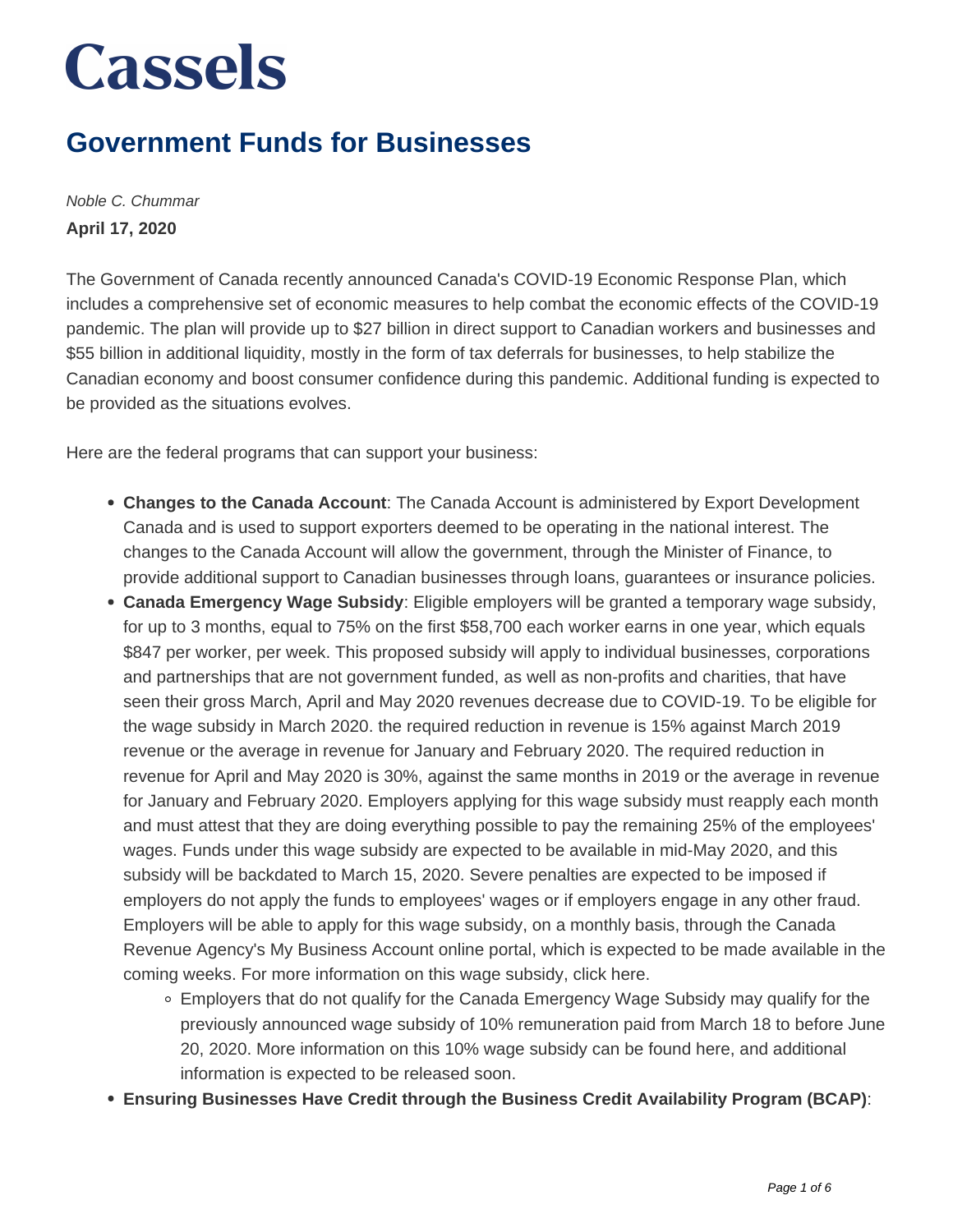The Business Development Bank of Canada and Export Development Canada will provide more than \$65 billion of support, through the BCAP, largely targeting small and medium-sized businesses. These entities are also working with private sector lenders to coordinate solutions for individual businesses. The objective of the BCAP is to improve access to financing for credit-worthy Canadian businesses with viable business models whose access to financing would otherwise be restricted. The BCAP will roll out in the three weeks after March 27. To access the BCAP, businesses should first contact their financial institution, which will contact Business Development Bank of Canada and/or Export Development Canada where appropriate. The BCAP includes:

- **Canada Emergency Business Account**: Under this program, financial institutions will be able to provide loans of up to \$40,000 loans to small businesses and non-profits, which will be guaranteed by the federal government and interest free for the first year. To qualify for these loans, businesses need to have paid between \$20,000 and \$1.5 million in total payroll in 2019 and need to have been operating as of March 1, 2020. Businesses will be forgiven for up to 25% of the loan, up to \$10,000, if the balance of the loan is repaid on or before December 31, 2022. If the loan is not repaid by December 21, 2022, the remaining balance will be converted to a three-year term loan at 5% interest. The funds from this loan shall only be used to pay non-deferrable operating expenses, including payroll, rent, utilities, insurance, property tax and regularly scheduled debt service. This program is now available at various financial institutions and credit unions.
- **Loan Guarantee to Small and Medium-Sized Enterprises**: Export Development Canada is working with financial institutions to help them issue new operating credit and cash flow term loans up to \$6.25 million to existing small to medium-sized enterprise clients, with 80% guaranteed by Export Development Canada . Export Development Canada is also supporting certain businesses by offering banks a guarantee on loans up to \$10 million USD, per business, to ensure these businesses can access cash immediately. For more details on these programs, businesses should contact their financial institutions.
- **Co-Lending Program for SMEs**: The Business Development Bank of Canada is working with financial institutions to co-lend term loans, of up to \$6.25 million, to small and mediumsized enterprises, to help meet their operational cash flow requirements. This program is designed in three segments: (1) loans of up to \$312,500 for businesses with under \$1 million in revenue; (2) loans of up to \$3.125 million for businesses with revenues between \$1 million and \$50 million; and (3) loans of up to \$6.25 million for businesses with revenues exceeding \$50 million. The loans under this program are interest-only for the first 12 months, with a 10-year repayment period.
- **Support for Farmers**:An additional \$5 billion in lending capacity is being made available, through Farm Credit Canada to producers, agribusinesses and food processors, which will help to deal with cash flow issues caused by a decrease in sales. Farm Credit Canada has also put in place a deferral of principal and interest payment up to six months for existing loans, or a deferral of principal payments up to 12 months. For more information on this program, contact Farm Credit Canada at 1 -888-332-3301, or search for your local Farm Credit Canada Office here.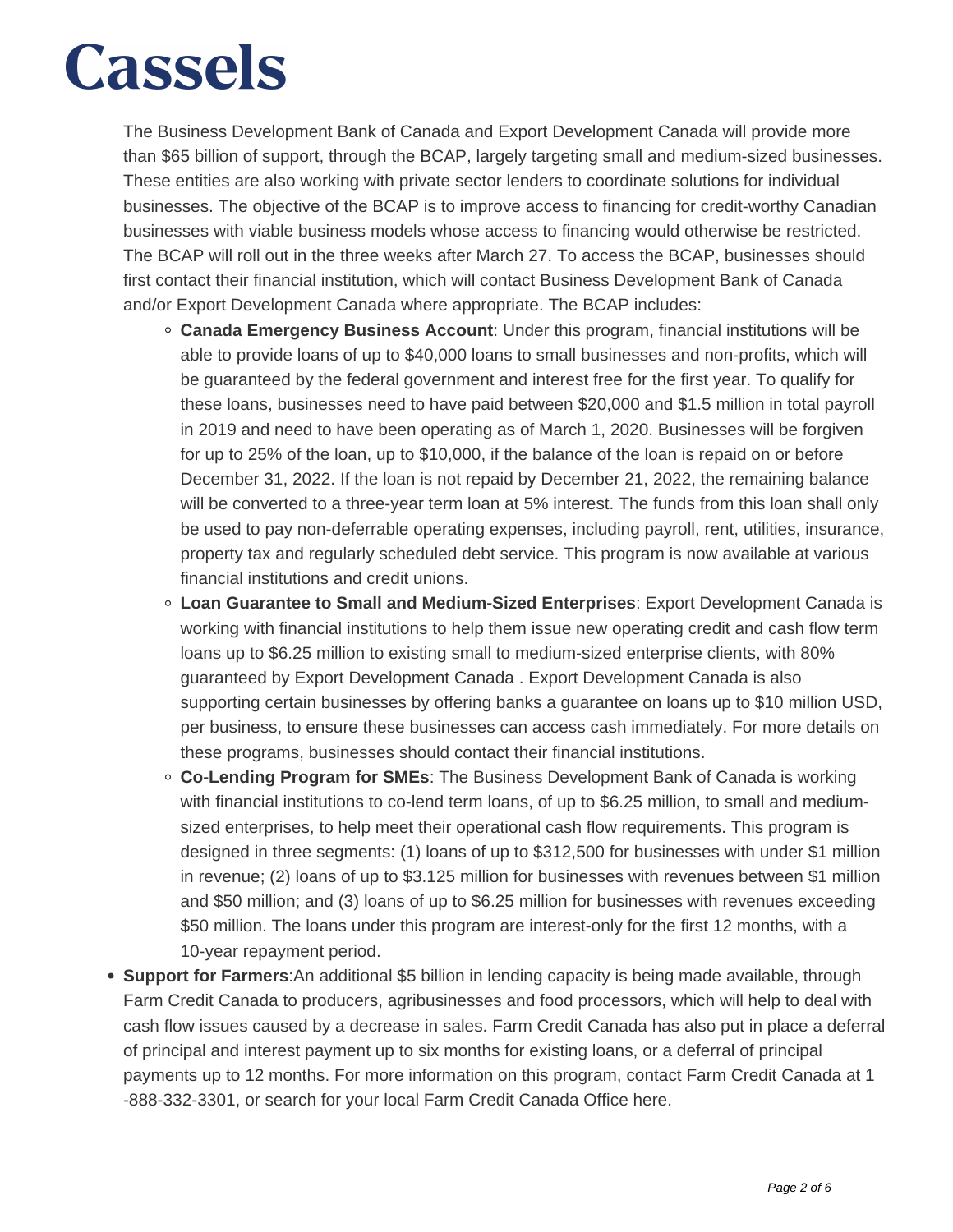- **Tax Filing Deadline Deferral**: Canadian businesses will be allowed to defer, until August 31, 2020, the payment of any income tax amounts owing on or after March 18, 2020 and before September 2020. This applies to tax balances due and instalments under Part I of the *Income Tax Act*. No interest or penalties will accrue during this tax deferral period.
- **Tax Audit Deferral**: The Canada Revenue Agency will not initiate any post assessment GST/HST or Income Tax audits on any small or medium business for the next four weeks, beginning on March 18, 2020.
- **Sales Tax and Customs Duty Payment Deferrals**: Businesses, including self-employed individuals, will be able to defer GST and HST payments, as well as duties and taxes on imports, until June 30, 2020. This deferral will apply to GST/HST remittances for the February, March and April 2020 reporting periods for monthly filers; the January 1, 2020 through March 31, 2020 reporting period for quarterly filers; and for annual filers, the amounts collected and owing for their previous fiscal year and instalments of GST/HST in respect of the filer's current fiscal year. For GST and customs duty payments for imports, the deferral will include amounts owing for March, April and May.
- **Launching the Insured Mortgage Purchase Program**: This program will allow the federal government to purchase up to \$150 billion of insured mortgage pools through Canada Mortgage and Housing Corporation, which will provide long-term stable funding to banks and mortgage lenders and help facilitate continued lending to Canadian consumers and businesses.
- **Helping Banks Continue Lending**: The Domestic Stability Buffer will be lowered by 1.25% of riskweighted assets, which will allow Canada's big banks to inject \$300 billion of additional lending into the economy.
- **Canada Emergency Commercial Rent Assistance (CECRA)**: The CECRA program, announced by the federal government, will seek to assist small businesses by providing loans to commercial property owners who in turn will lower or forgo the rent of small businesses for the months of April, May and June 2020. Implementing this program will require a partnership between the Government of Canada and the provincial and territorial governments, who are responsible for property ownertenant relationships. More details on this program are expected to be released soon.

As the situation is evolving rapidly, information regarding how to access the funds available through some of the programs above has yet to be released.

Information regarding the time frames related to the implementation of these above programs can be found on the Government of Canada's website.

More information on the Government of Canada's COVID-19 Economic Response Plan can also be found on their website.

Additional programs administered by Ontario, Alberta and British Columbia are set-out below.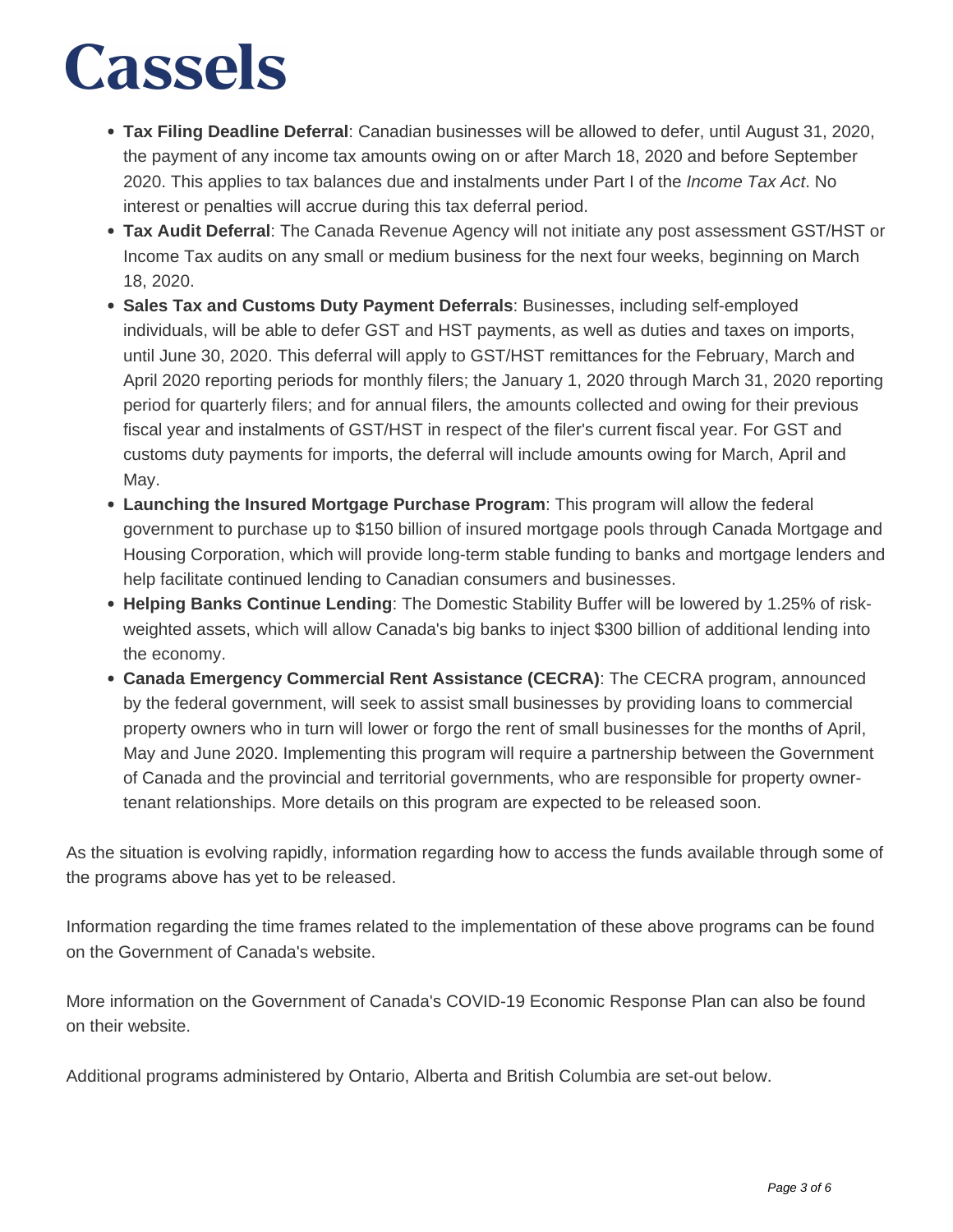### **Ontario**

The following is a list of support for businesses as part of Ontario's Action Plan in response to COVID-19:

- **Lowering Energy Costs**: Supporting more affordable electricity bills for eligible residential, farm and small business consumers by setting electricity prices for time-of-use customers at the lowest rate, known as the off-peak price, 24 hours a day for 45 days, beginning on March 25, 2020.
- **Lowering Taxes**: Cutting taxes by \$355 million for approximately 57,000 employers through a proposed temporary increase to the Employer Health Tax exemption.
- **Funding for Charities and Non-Profit Social Services**: Enhancing funding by \$148 million for charitable and non-profit social services such as food banks, homeless shelters, churches and emergency services.
- **Tax Penalty Relief**: Providing five months of interest and penalty tax relief for businesses to file and make payments for the majority of provincially administered taxes, including employer health taxes, tobacco taxes and gas taxes.
- **Deferring WSIB Payments**: Allowing employers to defer Workplace Safety and Insurance Board payment premiums for up to six months.

More information on Ontario's Action Plan can be found here.

**Closure of Non-Essential Businesses**: The Government of Ontario has ordered the mandatory closure of all non-essential businesses. This mandatory closure order is currently in effect and will remain in effect as long as the Declaration of Emergency remains in place. The province released the list of essential businesses, which will be permitted to stay open during the period the mandatory closure order is in effect, which can be found here.

**Ontario Together Fund**: The Government of Ontario has established a \$50 million fund available to businesses in Ontario that are willing and able to retool and build capacity to help in the province's fight against COVID-19. The funding will be made available to the most viable and innovative proposals that will provide the greatest benefit to the people of Ontario. Businesses that have ideas, supplies or the ability to assist the province are encouraged to submit their proposals online here.

More information on Ontario's response can be found on ontario.ca.

#### **Alberta**

Measures announced by Alberta include:

**Tax Deferrals**: A deferral of corporate income tax balances and instalments from March 19, 2020 until August 31, 2020.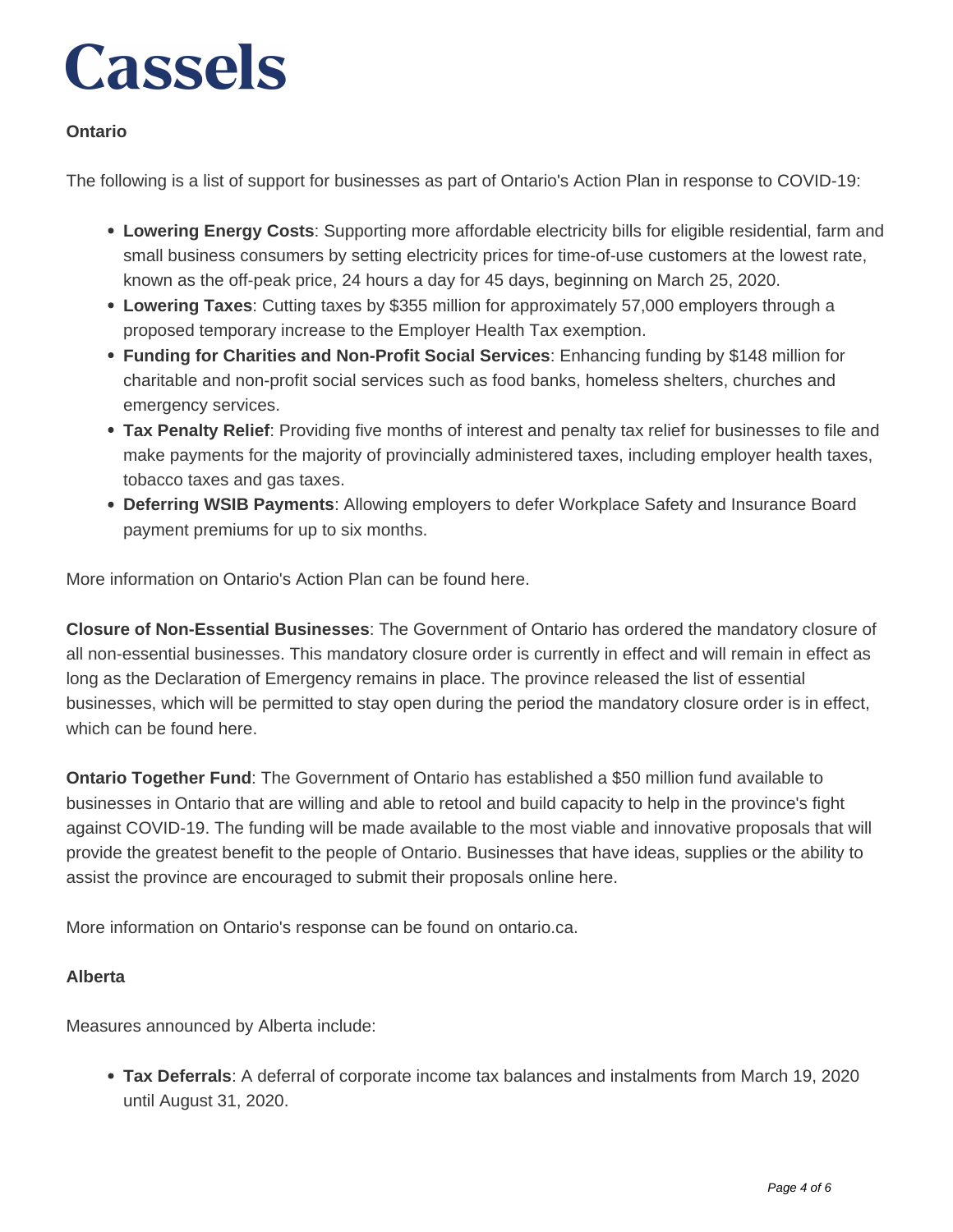- **Energy Bill Deferrals**: Farm and commercial customers can defer electricity and natural gas payments for 90 days.
- **ATB & Credit Union Deferrals**: Small businesses that work with Alberta Treasury Branches (ATB Financial) can apply for a payment deferral on loans and lines of credit up to 6 months and access additional working capital. Also, businesses are encouraged to contact their credit union to directly work out a plan based on their situation.
- **WCB Premium Payment Deferral**: Private sector employers can defer Worker's Compensation Board payments until 2021.

**Closure of Non-Essential Businesses:** The Government of Alberta has announced that all non-essential businesses in the province must close in an effort to combat the spread of COVID-19. For restrictions on businesses in the province, please visit this site, and for the list of essential businesses that are permitted to stay open, please see here.

More information on Alberta's response can be found on alberta.ca.

### **British Columbia**

British Columbia announced it will amend the *Employment Standards Act* to prevent layoffs of employees who are forced to stay home from work due to COVID-19.

Measures announced by British Columbia include:

- **Deferral of Taxes**: The filing and payment deadlines for the employer health tax, provincial sales tax (including municipal and regional district tax), carbon tax, motor fuel tax and tobacco tax have been extended until September 30, 2020.
- **Prohibition on Resale of Essential Goods and Supplies**: Acquiring essential goods and supplies, whether from a retail environment or from a government organization or other body, and whether inside or outside of British Columbia, and subsequently reselling that essential good or supply, is prohibited. Essential goods and supplies include (i) food, water and other beverages; (ii) fuel and gasoline; (iii) health care goods, pharmaceuticals and medical supplies; and (iv) personal hygiene, sanitation and cleaning goods. More information on this order can be found here.
- **BC Hydro Relief**: Small businesses forced to close due to COVID-19 will have their power bills forgiven and waived entirely between April and June 2020. Businesses of major industries will be able to defer their power bills between April and June 2020.
- **Reduced School Tax Rates**: School tax rates for commercial properties will be reduced by 50% for the 2020 tax year.

**Closure of Certain Non-Essential Businesses**: British Columbia has declared that all dine-in restaurants, bars, pubs, nightclubs, entertainment venues, casinos and personal service establishments such as salons,